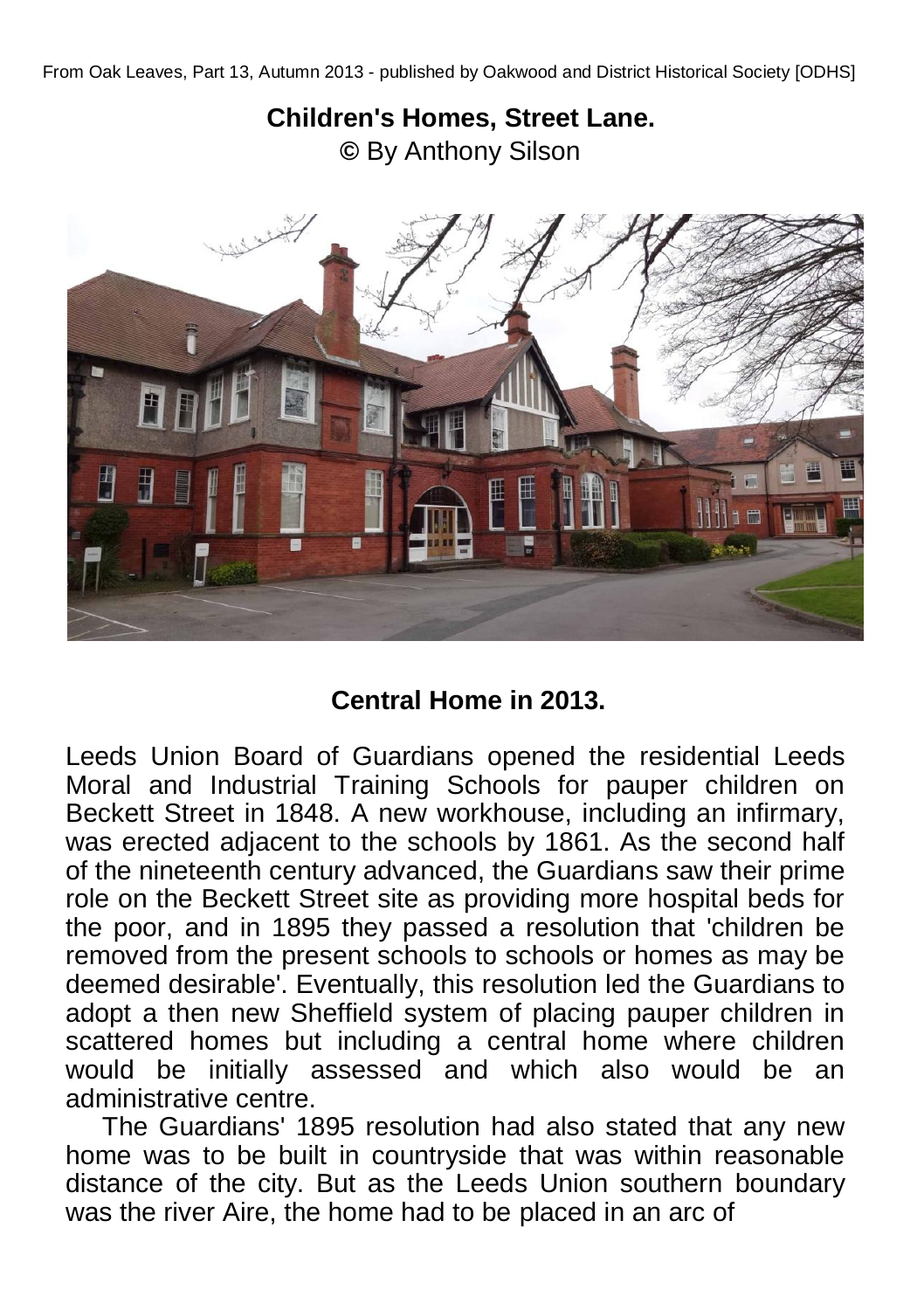countryside that lay in the far west, north and east of Leeds. At that time Street Lane lay within that arc. Moreover, at what became 123 Street Lane, a site for building was available as it was part of several fields recently bought by two speculators: Harold Mark Carter and Ernest Octavius Woolen In 1899, the Guardians chose this site for their Central Home. At £2,000 the plot of land was expensive enough, but was probably cheaper than the plots just to the east that Leeds City Council was selling for high-class homes. Street Lane had been straightened just before the Guardians bought a site there. Trams began to run on Street Lane in 1902, and it seems likely that they would have been used both by the children and staff. The Guardians believed in the children taking part in outdoor activities, including walks and games, so a further advantage of the Street Lane site could have been the ease with which Roundhay Park could be reached.

The foundation stone for the Central Home was laid on the 18th January 1901 by the children's committee chairman Fred White, and the home was completed in the summer of 1902 (Plate). The architect was Percy Robinson who also designed Armley Library, renowned for its Alan Bennett connections. The home cost about £7,500 to build.

 The 1920s saw the Guardians making a number of major changes. A large plot of land adjacent to and south of the site was bought for £1,814 from Thomas Dodgshun in 1923 to provide additional outdoor playing space (Figure 1). Dodgshun was a Guardian (1898-1901), and probably bought the plot for the Guardians later purchase. In 1922, plans to build a new home in the north-western part of the grounds were submitted to Leeds City Council, and work was underway in 1923. The Central Home was designed to house both boys and girls, but the new home, called Devonshire House, was built solely to house boys. A small plot of land, including a house at 125 Street Lane, was bought just to the west of Devonshire House in 1928. Two more homes, Margaret and Rachel, built adjacent to each other and on part of the playing field by Devonshire Avenue, opened in October 1930 (Figure 1). These new homes were built to accommodate nursery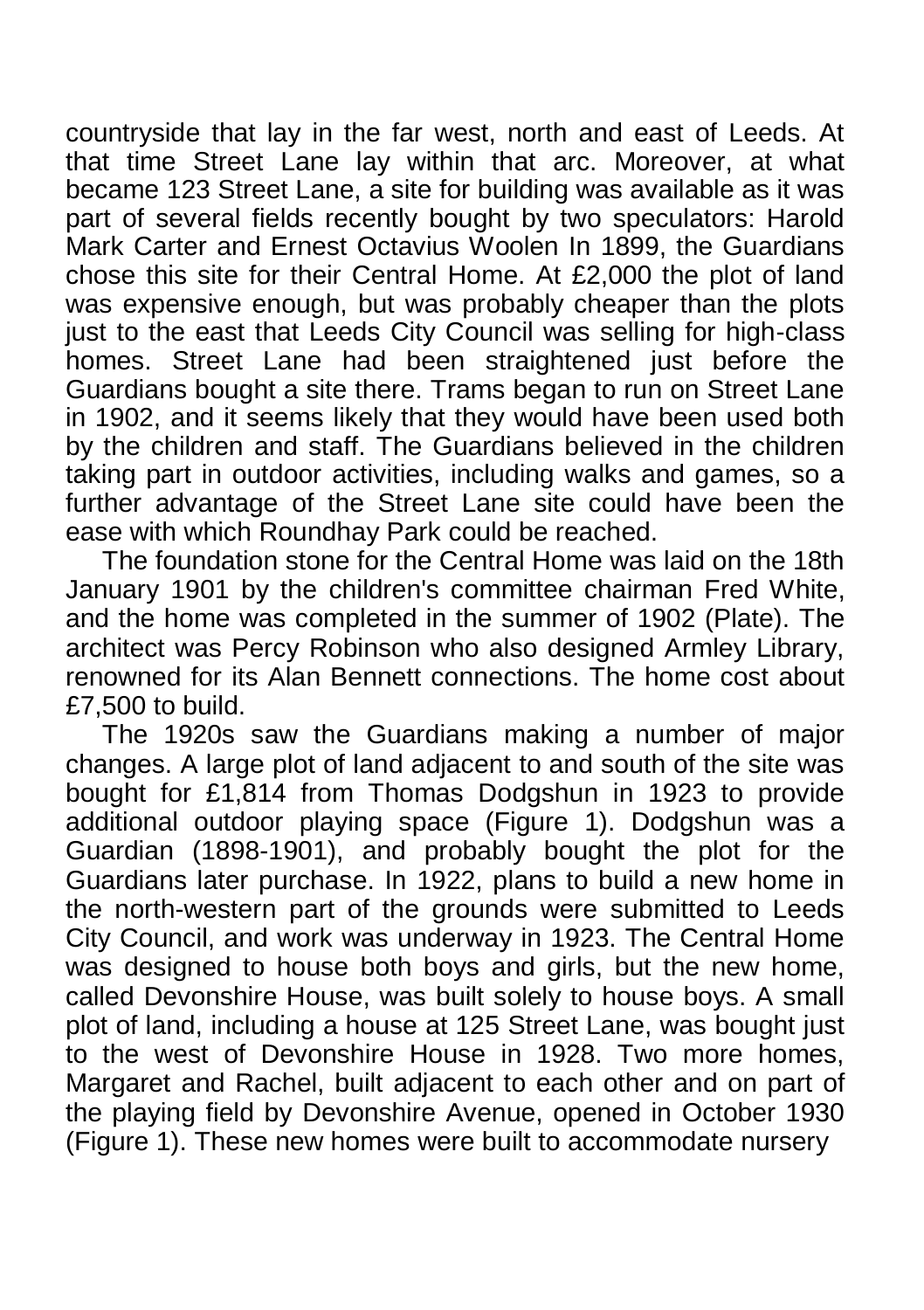

**Figure 1. Development of the Children's Homes. Street Lane Site.**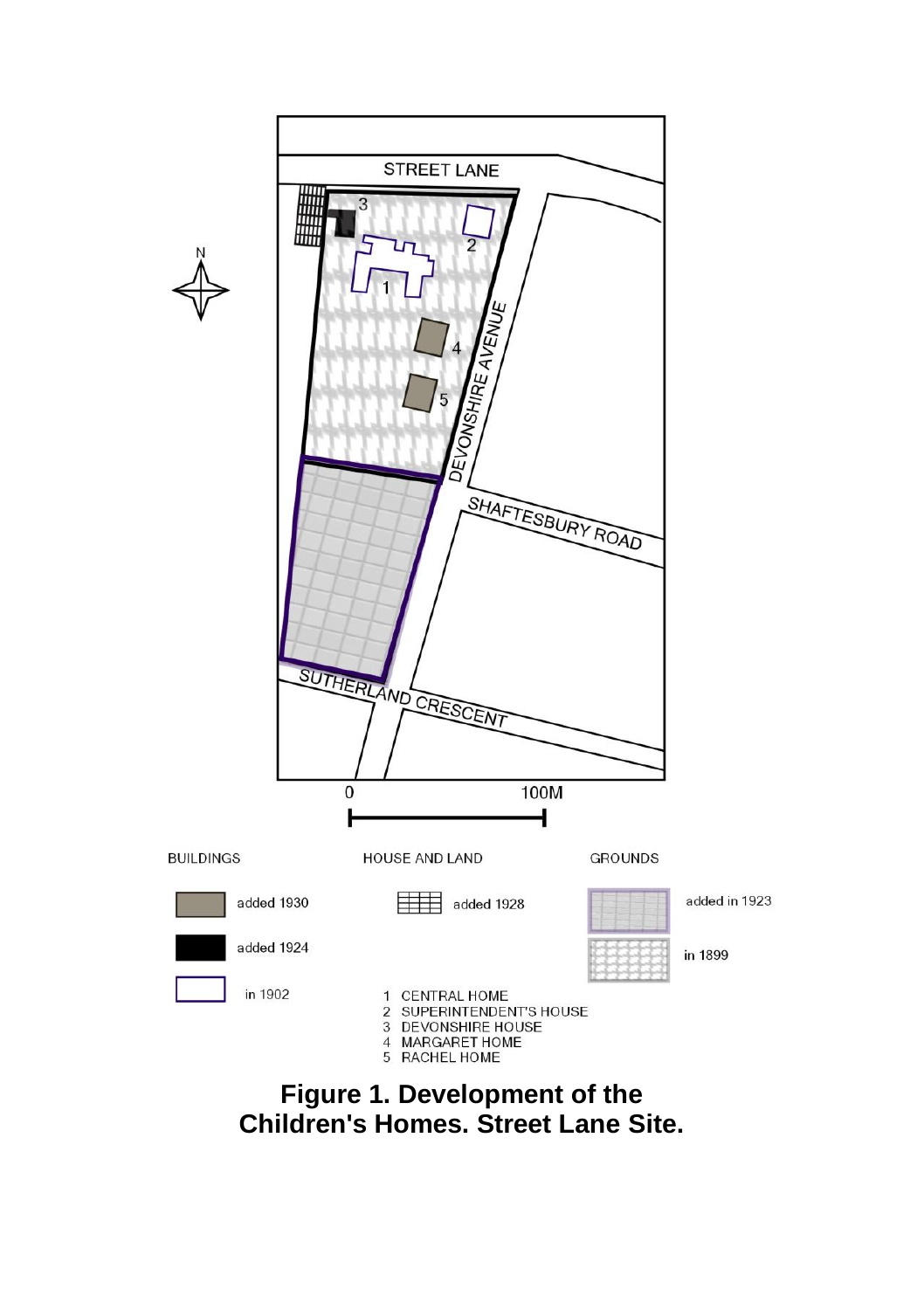age children who had previously been housed at Beckett Street Institution (the workhouse).

 These two homes actually opened after Leeds City Council had acquired responsibility, from 1st April 1930, for all the homes within Leeds that had been run by Union Guardians. However, Leeds City Council never built any homes on the site, though an extension was made to Devonshire House, in January 1944, to provide an isolation room for children with infectious diseases. Indeed, until the 1950s, Leeds City Council made only one other major change. Devonshire House became a receiving home where children were first admitted and given a medical inspection. Prior to this change, children had been received at Beckett Street Institution so it was an advantageous change to have the receiving home on the same site as the Central Home.

 Nor does the children's way of life seem to have changed much under the Council. The Guardians had sought to provide the children in their care with a quality of life as good as in workingclass households. Meals were regularly available and, from the outset, included bread, meat and milk. In 1914, about five shillings per child per week had been spent on food. An inspector reported the children's diet under Leeds City Council was good in 1936. Under the Council, the children continued to attend local elementary schools, and a few managed to attend secondary schools. Fewer still entered higher education but in 1930, one of the children previously cared for by the Guardians had entered Mount Pleasant Training College, Liverpool, and under Leeds City Council's care, one boy gained a Senior City Scholarship and entered Leeds University in 1936. As early as 1873, children had been taken on a visit to Harewood House. And it was the Guardians who introduced an annual summer holiday camp. The Council continued this practice, and children were under canvas at a variety of places including Filey and Abergele in the 1930s and, despite the war, right up to and. including 1942. The Guardians sometimes reported that some children had been poorly behaved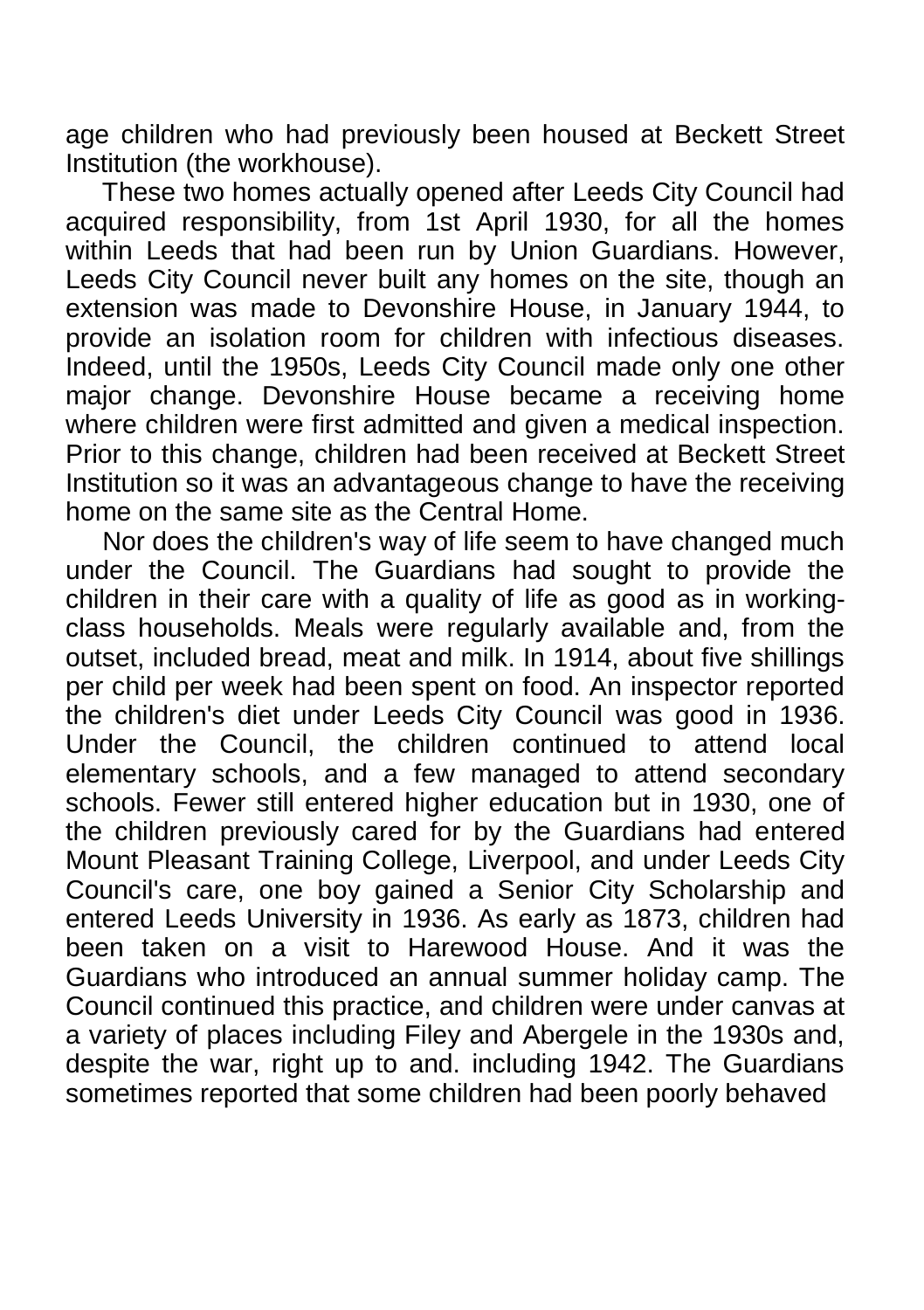but no such remarks were recorded under the Council. Nevertheless, Central Home boys proved their worth when they gave a concert to Beckett Street Institution inmates in 1924. Similarly, when Central Home caught fire in 1938-39, children worked with staff to control the blaze. Children from the Homes visited Roundhay Park for Children's Day when under both the Guardians' and Council's care. Theatre visits had been introduced by the Guardians and these were also made under the Council, for example, in the 1938-39 winter, the Theatre Royal was visited to see a pantomime. With the threat of war with Germany growing ever stronger in the late 1930s, air-raid shelters were erected in the Central Home grounds and bunk beds were fitted into these shelters about 1940.

Significant changes did occur in the post-war period. The Central Homes lost their administrative function. In 1949 many administrative functions were already based at Woodhouse Lane, and in 1952 it was decided all administrative functions should be transferred there.

The usage of the Street Lane homes also changed. The Home Office promoted the establishment of regional reception centres, and Leeds City Council took this on board in 1950-51. Devonshire House was too small for this purpose and, along with Margaret Home, became a short-stay home for both boys and girls. Central Home (also known later as Alverton Home) became the new reception centre.

In the nineteenth century, the Guardians had resisted pressure to admit children who had committed an offence, and admitted only pauper children. But from the 1950s, if not earlier, a much wider range was admitted including those who had been through the courts (Figure 2). Some of the children, whether admitted through the courts or not, proved to be difficult and either could not be found a home outside the site or sometimes, when they had been found such a place, their behaviour brought them back to Street Lane. What should have been short-stay homes thus became rather mixed, and the long-term presence of difficult children could adversely affect other children. As if this were not enough, there were often staff shortages and some staff did not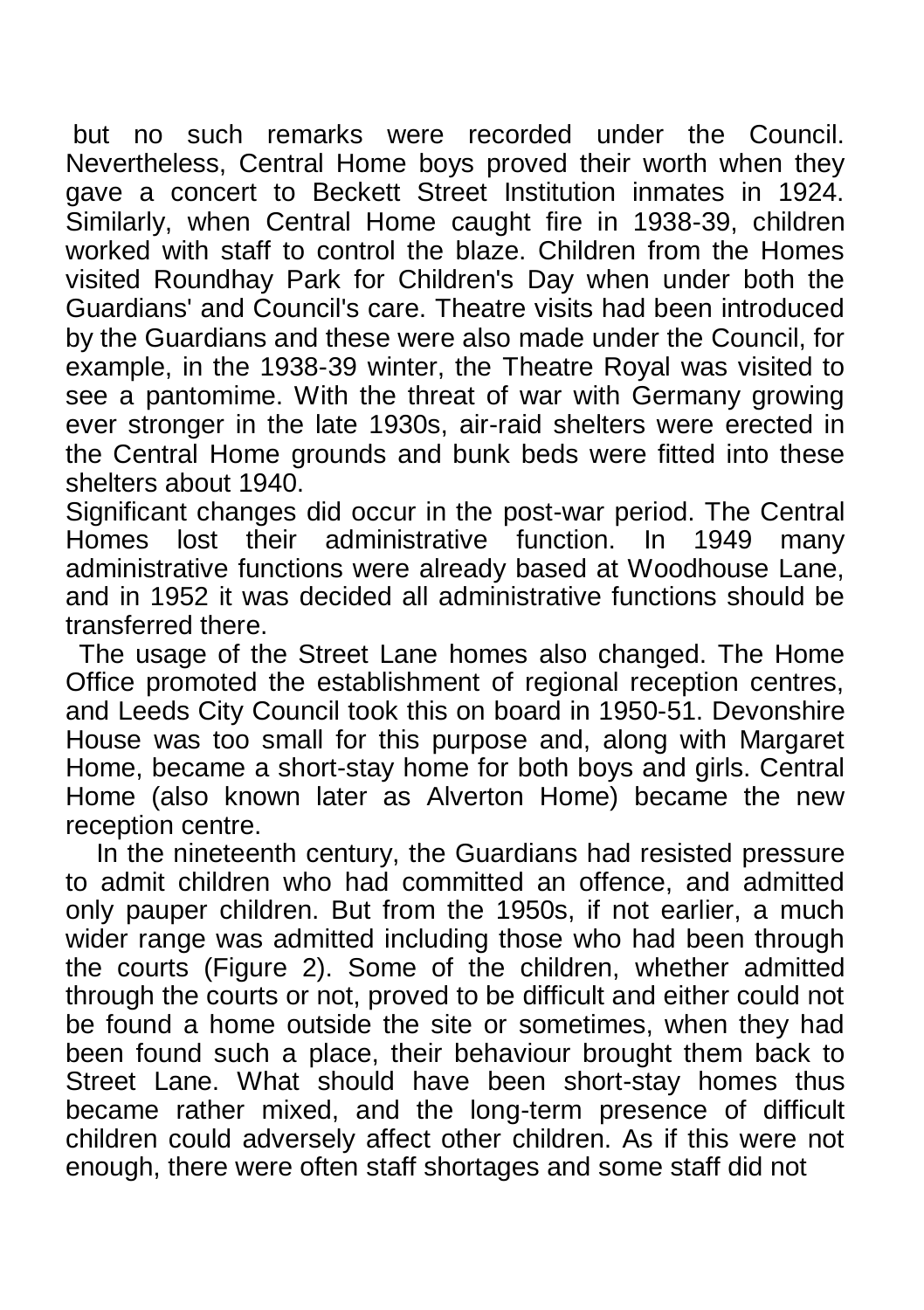

## **Figure 2. Reasons for the admittance of children to the Central Home, average for the years 1957-1958 to 1965-66**

stay long. Excellent relations between carers and children did develop, but when these were short-term, the children could be very upset indeed when staff left. To help ensure the growth of long-term relationships, the Council developed a scheme of *aunties and uncles* who would bond with a child and take it into the community. The local community would occasionally provide activities for all the children. A case in point was the Christmas party organised by Moortown Fire Brigade. It is important to state that many children were a delight and did not present serious disciplinary problems. Many, for example, attended local Sunday schools, and became friends with local families. Most children attended a state school that was deemed to best meet the children's needs. But a few children could not be educated outside the Homes so a teacher was appointed to teach in Central Home. Outdoor activities continued,